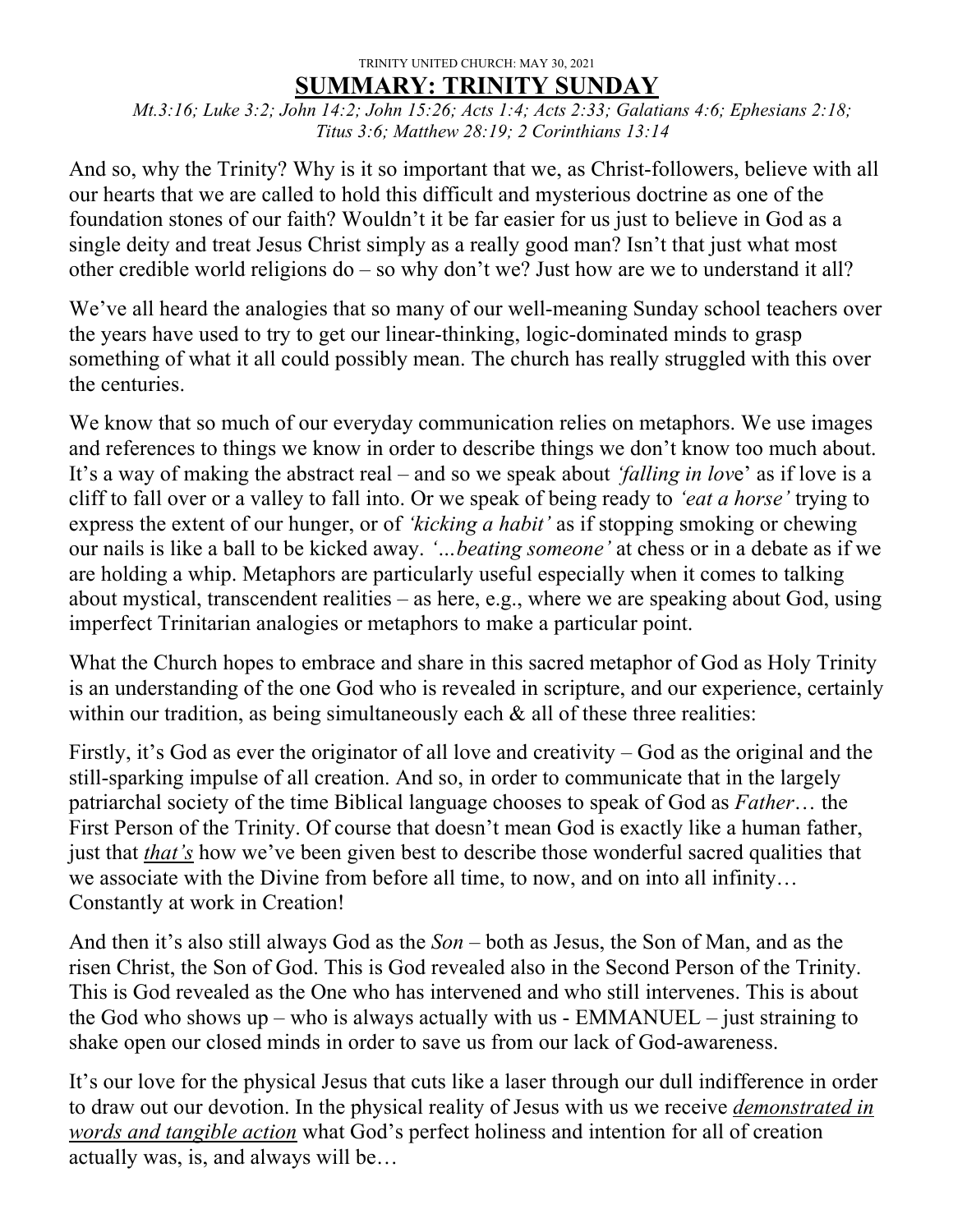It's because of him that we are given to become aware of God as our Almighty *Lover* always with us …and aware of ourselves and all creation as the God-soaked, Almighty *Beloved* that we are. Also, by presenting God to us in these familial terms – God as the Father calling God as Jesus Christ the Son, so we are being presented with an achingly beautiful metaphor of tightest possible intimacy - as it exists between an infinitely loving Parent and the most precious first-born child… a sacred familial intimacy within God which is for us to own!

With the Third Person of the Trinity, *the Holy Spirit,* we embrace that aspect of God/that dimension of God who is always mostly about drawing us into that sacred dynamic. This is God's loving power always at work: teasing/ coaxing, wooing us out and on from our smallest selves in order to resonate Godself deep within our souls. I think of this irresistible, swirling vortex of ultimately loving attraction. Some describe this holy movement within the Trinity as a dance of our holy being & living: *Father: Son – Lover: Beloved* – constantly pulsing together in some cosmic rhythm that strains by God's own Third Person of the Holy Trinity – the Spirit - to draw us into an awareness of our place within that dance.

In Jesus Christ, our most loving Creator-God is revealed as existing purely for intimacy with us, unable *– or certainly unwilling* - to be aloof from us. This, as we said, is God Emmanuel – with us! The Spirit seals that for us by making us thirst for it, drawing us in, and so making our ultimate awareness of our place within God's sacred intimacy possible & real! That is perhaps the single biggest difference between Christianity and most other beautiful religious faiths... This faith of ours is not ever about just our devotion or obedience but, most essentially, it's about our most-alive participation!

A common Biblical metaphor for describing this participation of ours within God is our place at a wedding banquet where, for example in Mt.22:9, the king's instructions to his servants: *Go into the main streets, and invite everyone you find to the wedding banquet.'* And so we're told how *<sup>10</sup> Those servants went out into the streets and gathered all whom they found, both good and bad; so the wedding hall was filled with guests.*

That is still always God's plan. This is the wonderfully inclusive dynamic that exists all through whomever, wherever and whatever God touches – and God touches everything! God includes everything! Of course, we struggle with that. It seems somehow to be too good to be true. And so we complicate it, we want to exclude whatever and whomever we choose to call bad or unworthy! And as we try to bring that exclusive duality into God's economy, we do so much harm!

As we read on in that Matthew text we see how there was one guest at that banquet: *"…who was not wearing a wedding robe, <sup>12</sup> and* when the king asked why not, there was no answer. And so *13…the king said to the attendants, 'Bind him hand and foot, and throw him into the outer darkness, where there will be weeping and gnashing of teeth.'* Seriously? Folks aren't too sure about how to interpret this – but I think I agree with those who explain how in Jesus' tradition a king would typically, generously, have offered special clothing for the banquet guests and that – probably – this man had rejected that offer, leaving some to suggest that the wedding garment he rejected represents his rejection of being covered by the allembracing inclusivity of God's love. Remember how Paul spoke in 1 Col.3:12ff of love as *'the all-purpose garment that we should never be without<sup><i>i*</sup>.